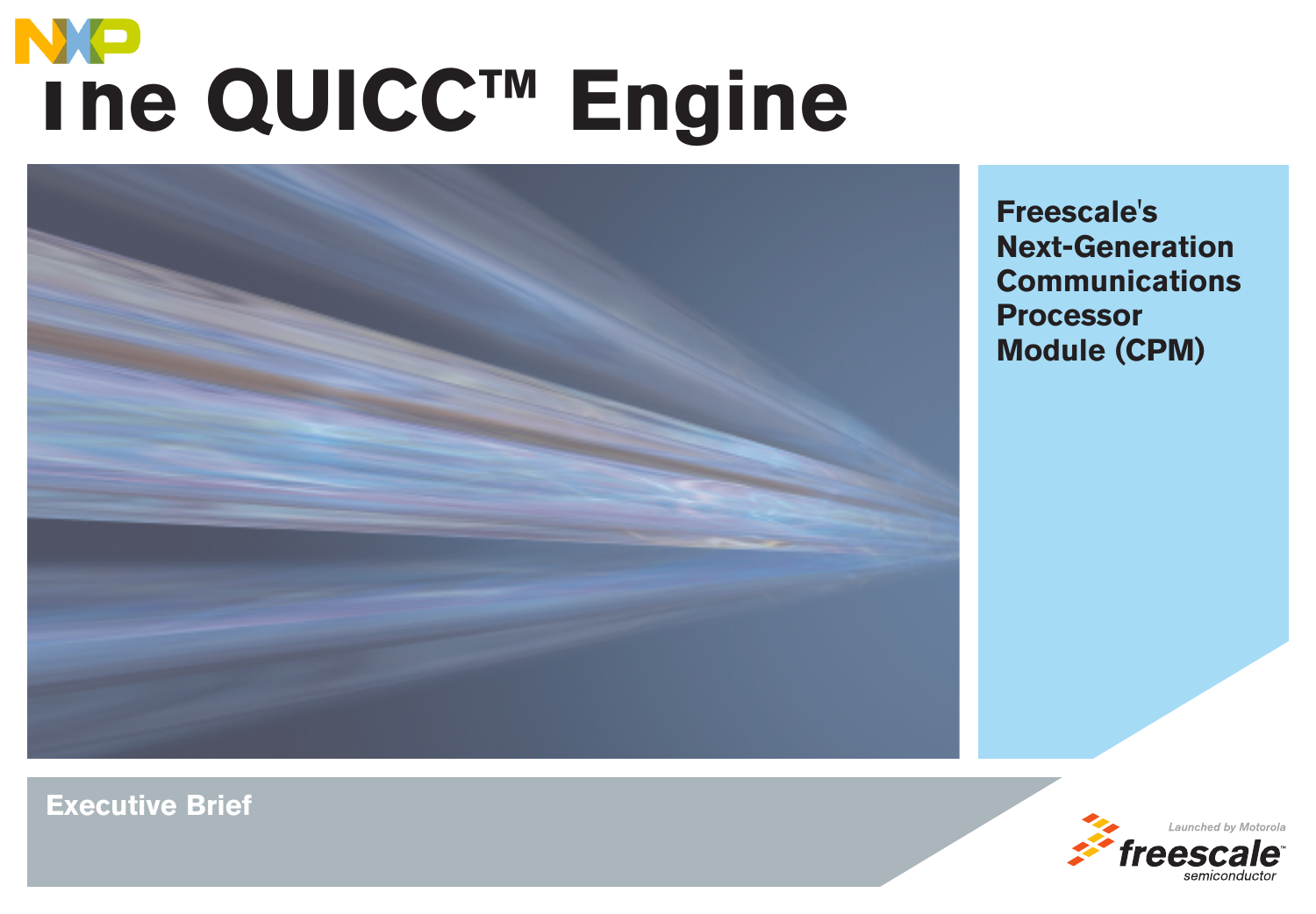

Freescale Semiconductor's advanced QUICC™ Engine delivers the three Cs of convergence, compatibility and cost-effectiveness that manufacturers need to efficiently create the next generation of broadband infrastructure equipment.

The QUICC Engine is an evolutionary leap forward for the Communications Processor Module (CPM), a key component of the PowerQUICC™ architecture. The most widely used communications processors in the world, the PowerQUICC architecture containing the PowerPC® core is the technology of choice for more than 350 manufacturers of cellular basestations and controllers, digital subscriber line access multiplexers (DSLAMs), routers, switches, gateways, Passive Optical Networking (PON) solutions, voice-over-Internet Protocol (VoIP) and other equipment.

### *Convergence, Compatibility and Cost Effectiveness*

The QUICC Engine addresses the convergence, compatibility and cost issues manufacturers face as they create products for IP convergence in broadband wired and wireless access networks.

To help manufacturers efficiently capitalize on the convergence of networks and technologies, the QUICC Engine delivers:

- > Multiprotocol interworking at multi-Gbps. Interworking eliminates some protocol programming, reducing costs during migrations to IP-based networks from asynchronous transfer mode (ATM), time division multiplexing (TDM) and other protocols. The QUICC Engine is designed to enable high-bandwidth interworking without CPU intervention for high overall performance and low power consumption.
- > Broadly integrated interfaces for standards such as TDM, Ethernet and the Universal Test and Operations PHY Interface for ATM (UTOPIA).
- > Consistent protocol implementations for ATM adaptation layers, inverse multiplexing over ATM (IMA) and others.

Software development is a critical component in the overall design project. As an evolution of the CPM, the QUICC Engine is compatible with previous PowerQUICC generations. This helps reduce development costs and time to market, and helps protect customer investments in:

- > PowerPC instruction set architecture (ISA), the most popular embedded communications processor architecture.
- > CPM applications to leverage the vast installed base of PowerQUICC customer software.
- > The PowerQUICC architecture's third-party development tool ecosystem, the most mature in the industry, plus ADS boards, operating systems and protocol stacks from industry leaders such as Wind River Systems, Inc., Green Hills Software, Inc., QNX Software Systems, Ltd. and many others.
- > Programmer training; the QUICC Engine's programming model has the same look and feel as tools from the previous CPM.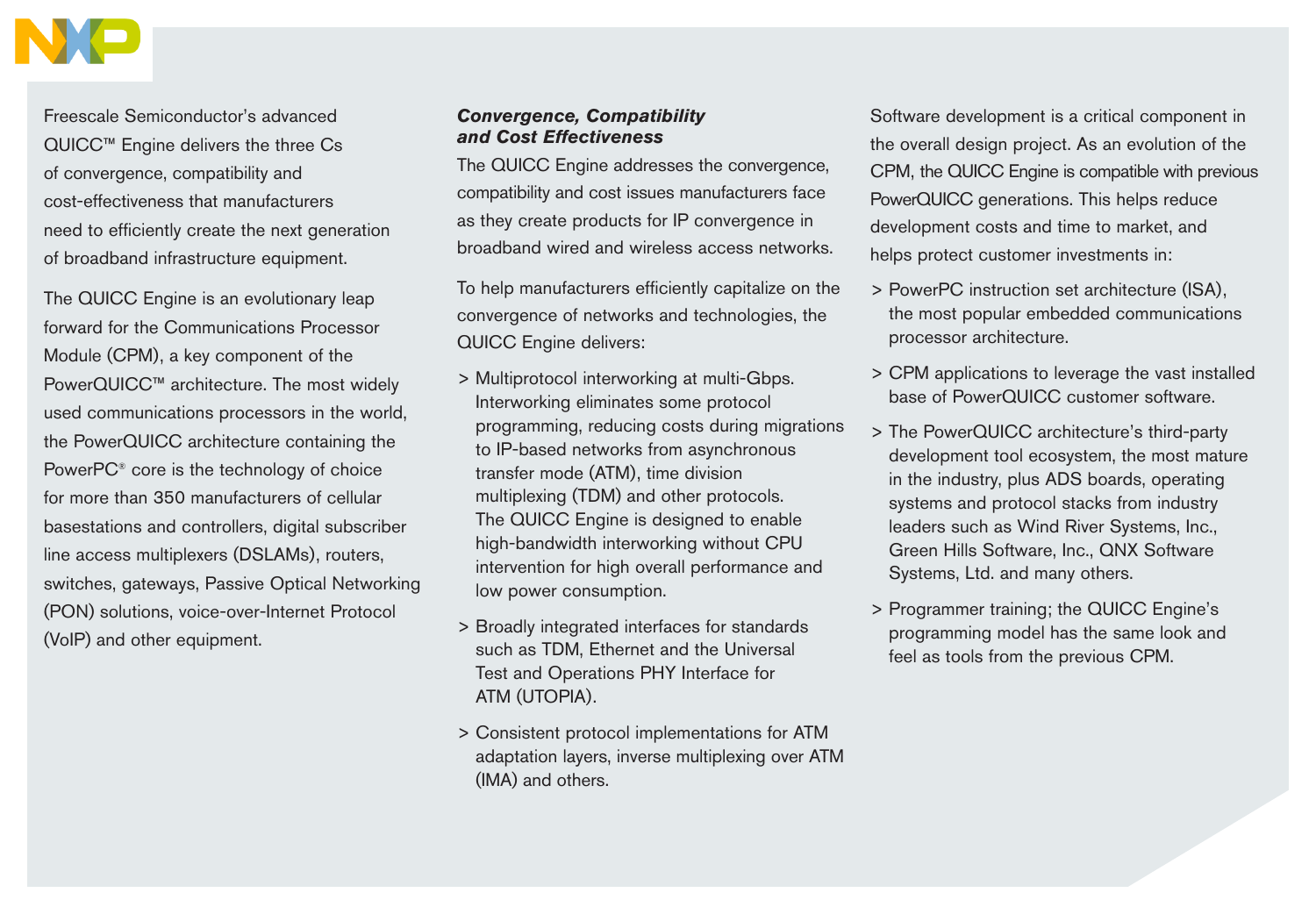

For cost-effectiveness, Freescale's system-on-chip (SoC) integration allows the QUICC Engine to be optimized for a range of applications.

- > For retail and customer premises equipment, the QUICC Engine can be configured with one RISC core to help reduce costs.
- > For applications that require extremely high bandwidth, it can be configured with as many as four RISC cores.
- > Unified communications controllers (UCCs) and multichannel communications controllers (MCC) can be added or subtracted depending on port-density requirements.

# **QUICC™ ENGINE**